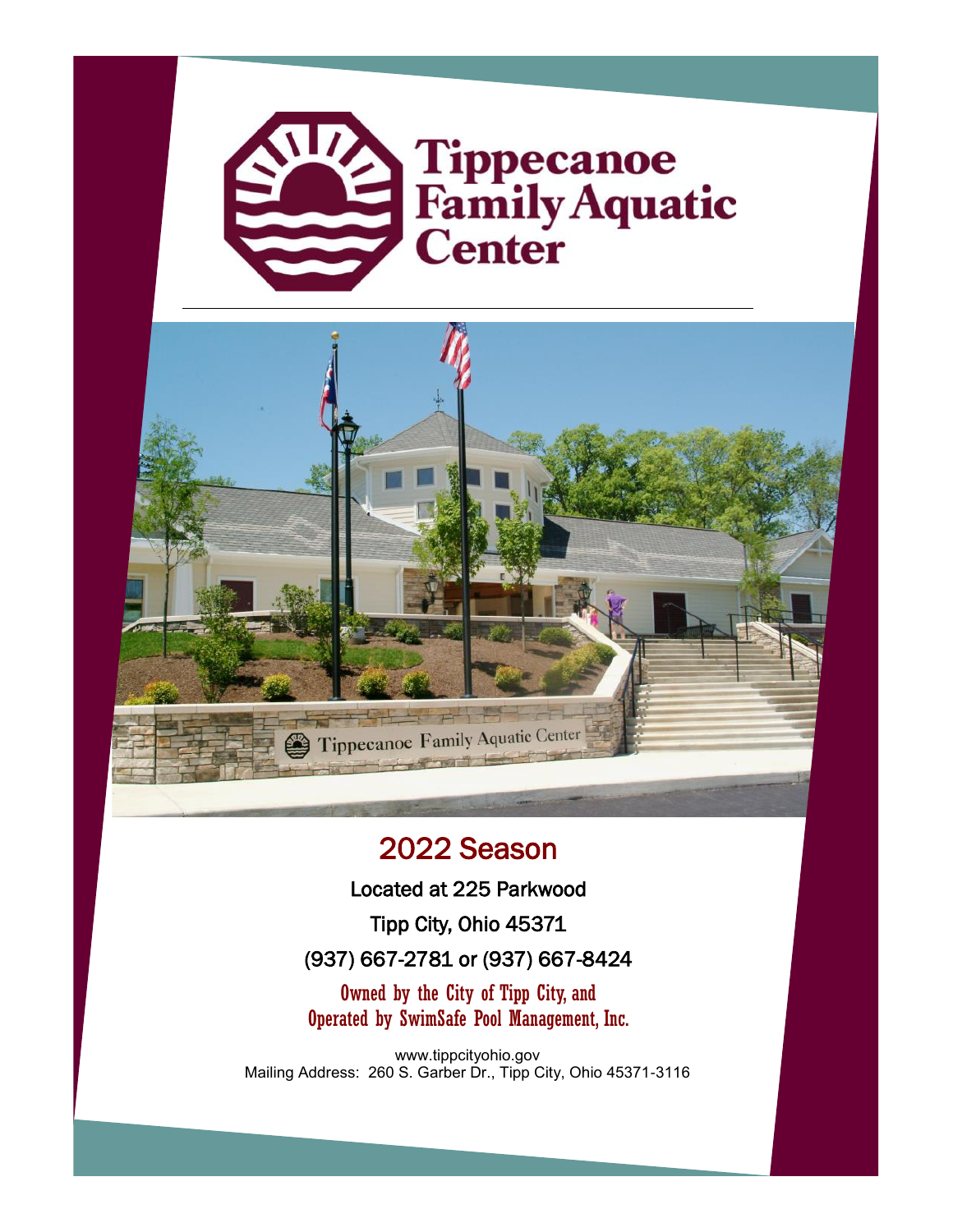the control of the control of the control of

# **Table of Contents**



m.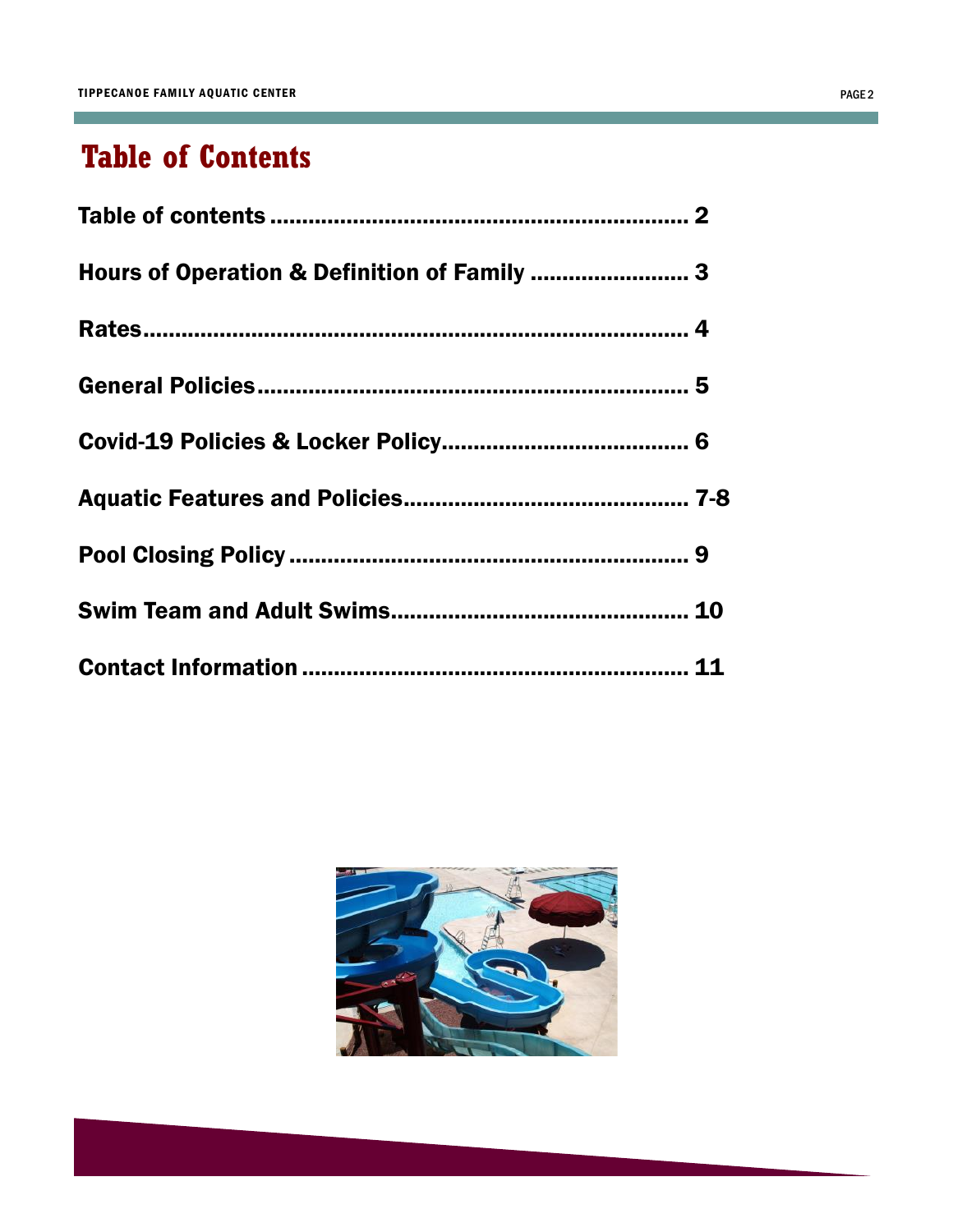# 2022 HOURS OF **OPERATION**

#### Memorial Day Weekend

May 28th — May 30th 12:00 Noon to 7:00 p.m.

#### Regular Season

May 31st — August 24th 12:00 Noon to 7:00 p.m.

Hours of operation are set at the discretion of The City of Tipp City.

## **Definition of a family for membership to the TFAC**

A family membership admits two primary named adult members in the same household plus dependent children up to age 21. A caregiver can be designated as one of the primary named adults on the family pass. A caregiver must be at least 16 years old and is someone that is responsible for supervising the children on the day of attendance at the Tippecanoe Family Aquatic Center in the absence of a custodial parent or legal guardian.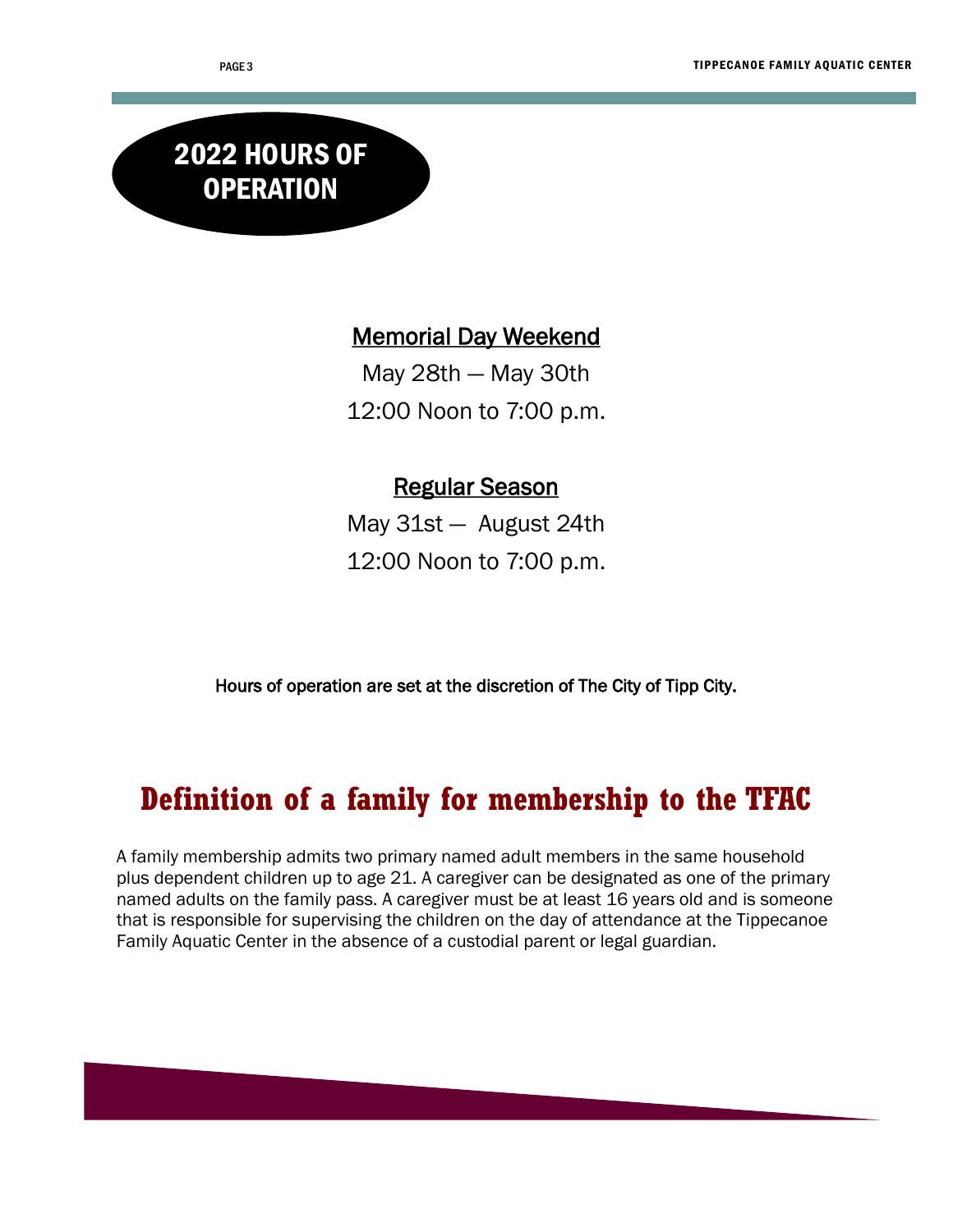## **Season Pass Rates 2022 Season**

#### **Tipp City Resident \***

| Family                            | \$220 |
|-----------------------------------|-------|
| Adult                             | \$120 |
| Youth $(3-17)$ and Senior $(65+)$ | \$95  |

| <b>Non-Resident</b>               |       |  |
|-----------------------------------|-------|--|
| Family                            | \$275 |  |
| Adult                             | \$165 |  |
| Youth $(3-17)$ and Senior $(65+)$ | \$135 |  |

#### **Punch Card (10 visits)**

| Adult          | \$75 |
|----------------|------|
| Youth          | \$65 |
| Senior $(65+)$ | \$55 |

Punch card prices will be discounted \$10.00 during May of 2022.

#### **Daily Rates**

| <b>Adult</b>         | \$8         |
|----------------------|-------------|
| Youth $3-17$         | \$7         |
| Senior $(65+)$       | \$6         |
| Children 2 and under | <b>FREE</b> |

Daily admission will be discounted \$1.00 during May of 2022.

**Residency will be verified using the Miami County Auditor's website.**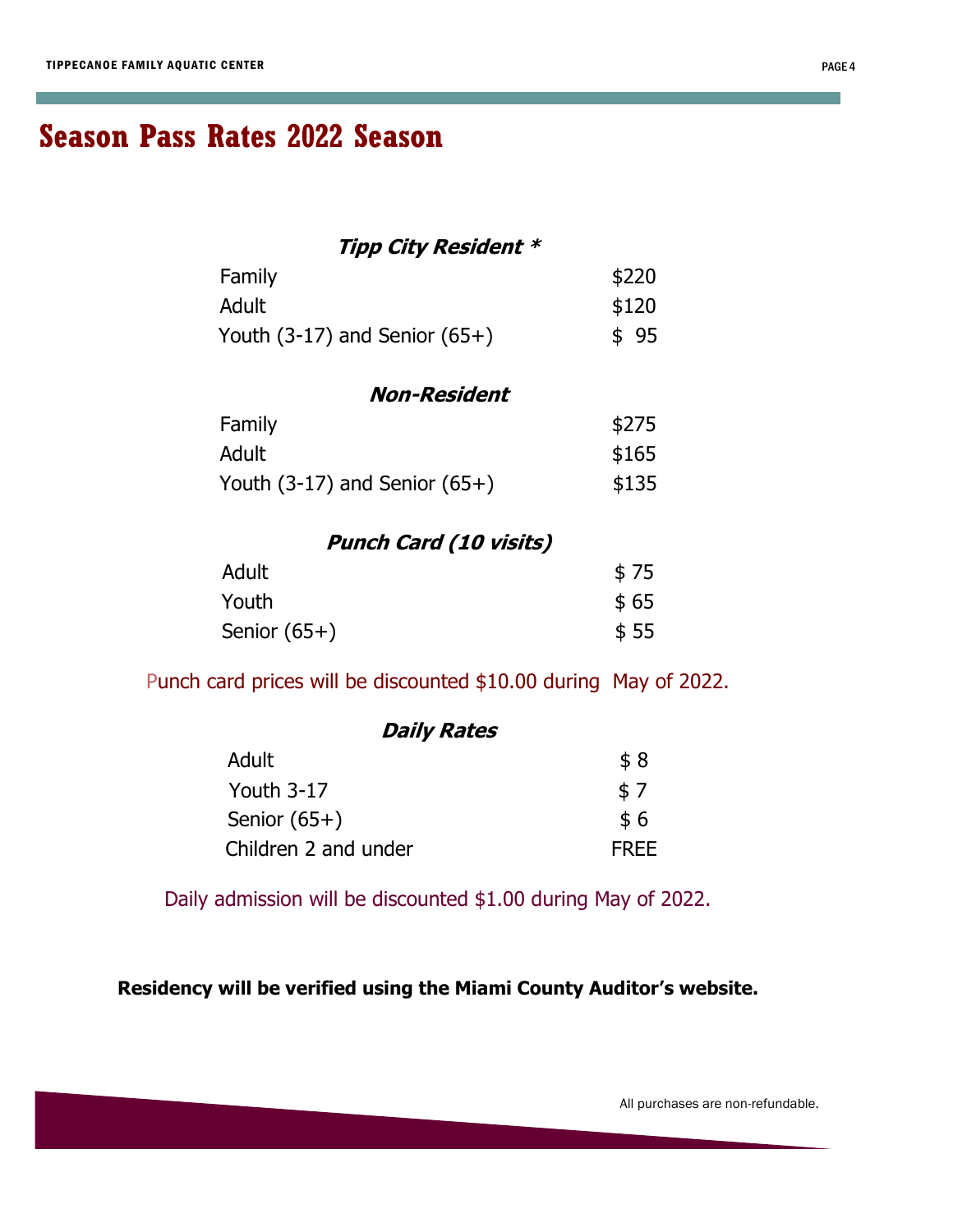#### **General Facility Policies**

- Any person using slides on the Play Structure shall ride the slide from a prone position with your hands behind your head.
- Children must be supervised
- Children 9 and under must be accompanied by an adult or a responsible person 14 years or older.
- Infants and toddlers are required to wear rubber pants over swim diapers. Swim diapers must be worn per The Center for Disease Control (CDC) recommendations. NO changing diapers on pool deck (changing tables are provided in the Bathhouse). The TFAC will follow CDC guidelines for fecal incidents which may include closure of the pool.
- Recommended do not swim alone.
- Proper swim attire required no cut off shorts, jeans, etc. unless prohibited by religious beliefs.
- Private lounge chairs permitted in the grass areas of the facility only
- NO COOLERS permitted in the facility. NO OUTSIDE food or drinks are allowed in the facility. Food or drink permitted in authorized areas only. Do not leave belongings at concession tables. Concession tables are available for eating and drinking.
- NO smoking within the facility. If you leave the facility to smoke, be sure to have your hand stamped to return at no charge.
- NO running and NO horseplay.
- NO breath holding.
- Spitting, spouting of water, blowing the nose, or otherwise introducing contaminants into the facility water is not permitted.
- Diving in shallow water is not permitted.
- Caution shall be exercised in the use of diving boards.
- Admission to the facility is refused to all persons having any contagious disease, infectious conditions, and open wounds.
- Animals are not permitted in the facility area unless assigned to assist sight-impaired individuals.
- Flotation devices permitted, however, a parent/guardian must supervise within an arms reach of their children. Coast Guard approved flotation devices are recommended and preferred.
- NO basketballs, bicycles, scooters, or skateboards are permitted inside the facility.
- City is not responsible for lost or stolen articles, and TFAC staff will not hold any personal property at the front counter.
- No competitive dives allowed.
- Any obscene language is prohibited.
- Any obscene or inappropriate clothing will be required to be removed or covered up.
- All patrons are expected to pay attention to the lifeguards.
- **The City reserves the right to remove people from the facility or bar from future entry if behavior is deemed to be disruptive to the public use of the facility.**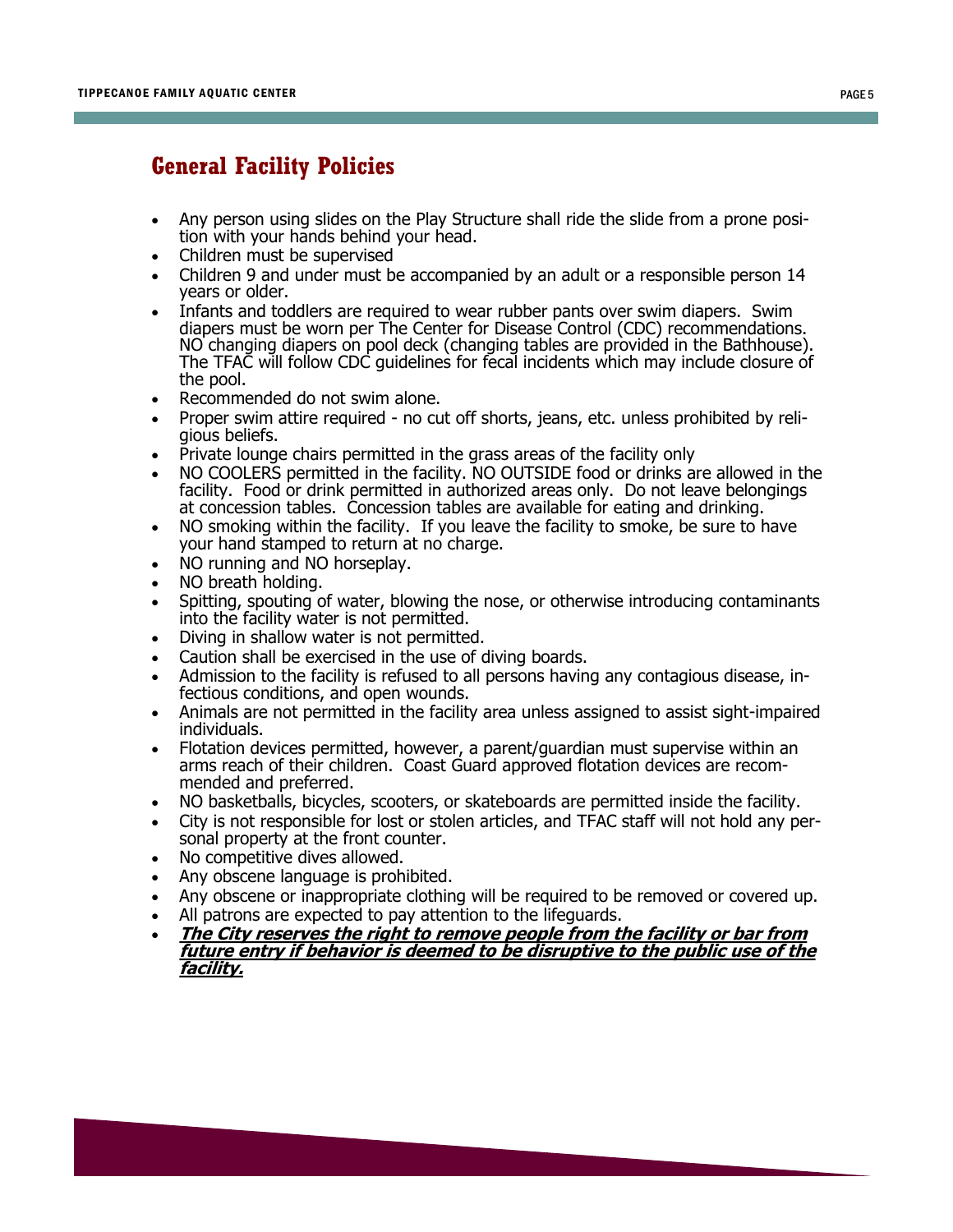## **Covid-19 Policies**

Coronavirus, COVID-19, is an extremely contagious virus that spreads easily through person -to-person contact. Federal and State authorities continually change recommendations on social distancing as a means to prevent the spread of the virus. **COVID-19 can lead to severe illness, personal injury, permanent disability, and death. Participating in recreational activities, including the use of the Tippecanoe Family Aquatic Center, could increase the risk of contracting COVID-19.** The City of Tipp City and the Tippecanoe Family Aquatic Center in no way warrant that COVID-19 infection will not occur through participation in recreational programs or accessing the Tippecanoe Family Aquatic Center facility.

### **LOCKER POLICY**

Lockers are available in the changing room area at no charge. You must provide your own lock and remove it at the end of the day. Locks that are not removed by the patron will be removed by the staff. The City is not responsible for lost or stolen articles.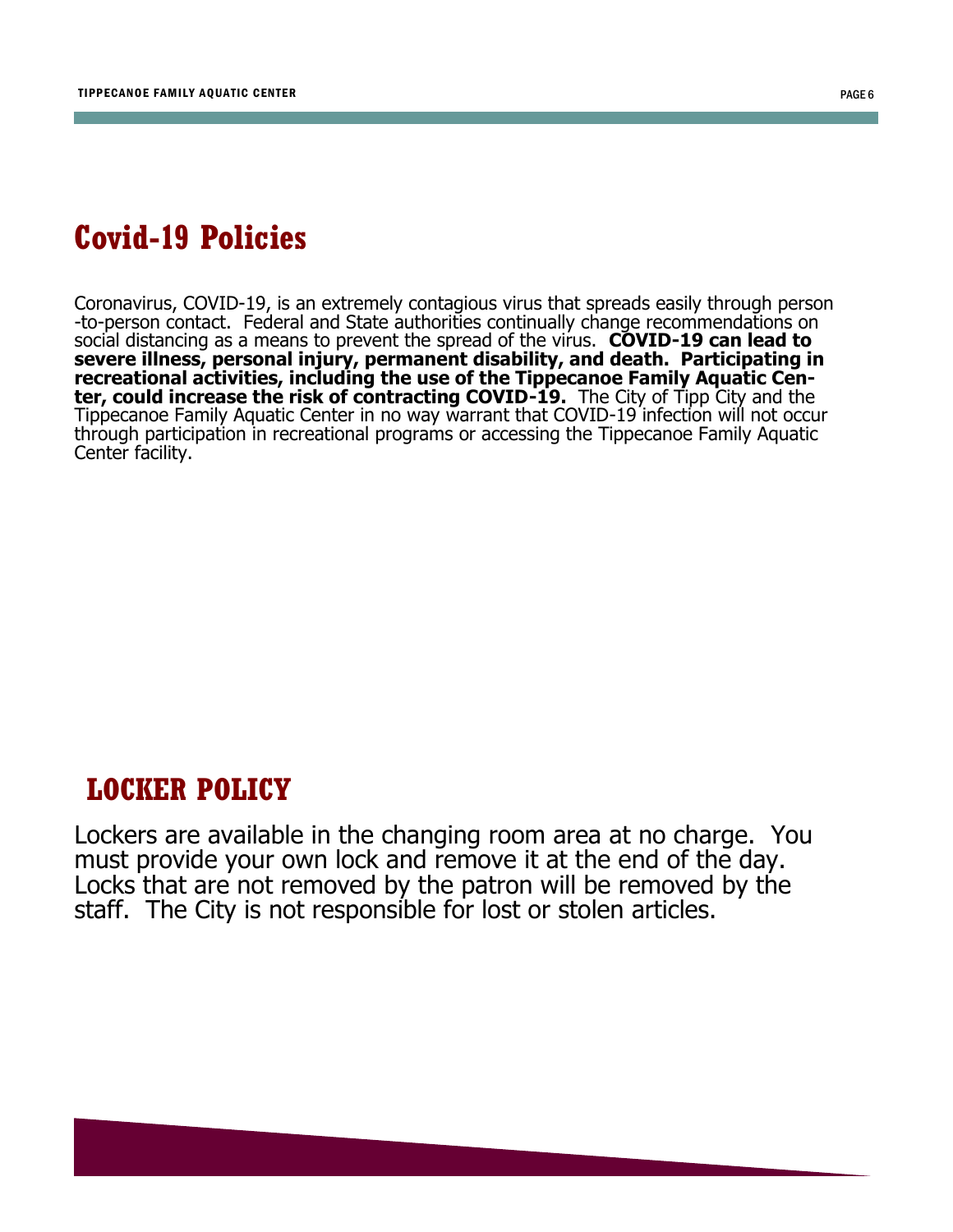# **Aquatic Features and Policies**

## **Diving Board Rules**

- To use the diving board, one must be able to swim.
- Only one person shall be on the same board at a time. The next person in line shall wait in line on the pool deck, not the ladder. Since there are two boards, patrons should take turns, alternating use of diving boards.
- Wait for proceeding person to reach the side before jumping.
- Only one bounce may be taken on the diving board before entering the water.
- Do not run on your approach to the end of the board.
- Jump straight off the board, not toward the side.
- Exit the water immediately using the ladder closest to the board from which you jumped.
- Parents are not permitted in the diving well to "catch" their child.
- No competitive diving front entries only.

## **Spray Ground Rules**

- The area with play features is for children ages 5 and under.
- Users must be under direct supervision of an adult or approved caregiver.
- NO jumping from play equipment.
- NO food or drink permitted in the area.

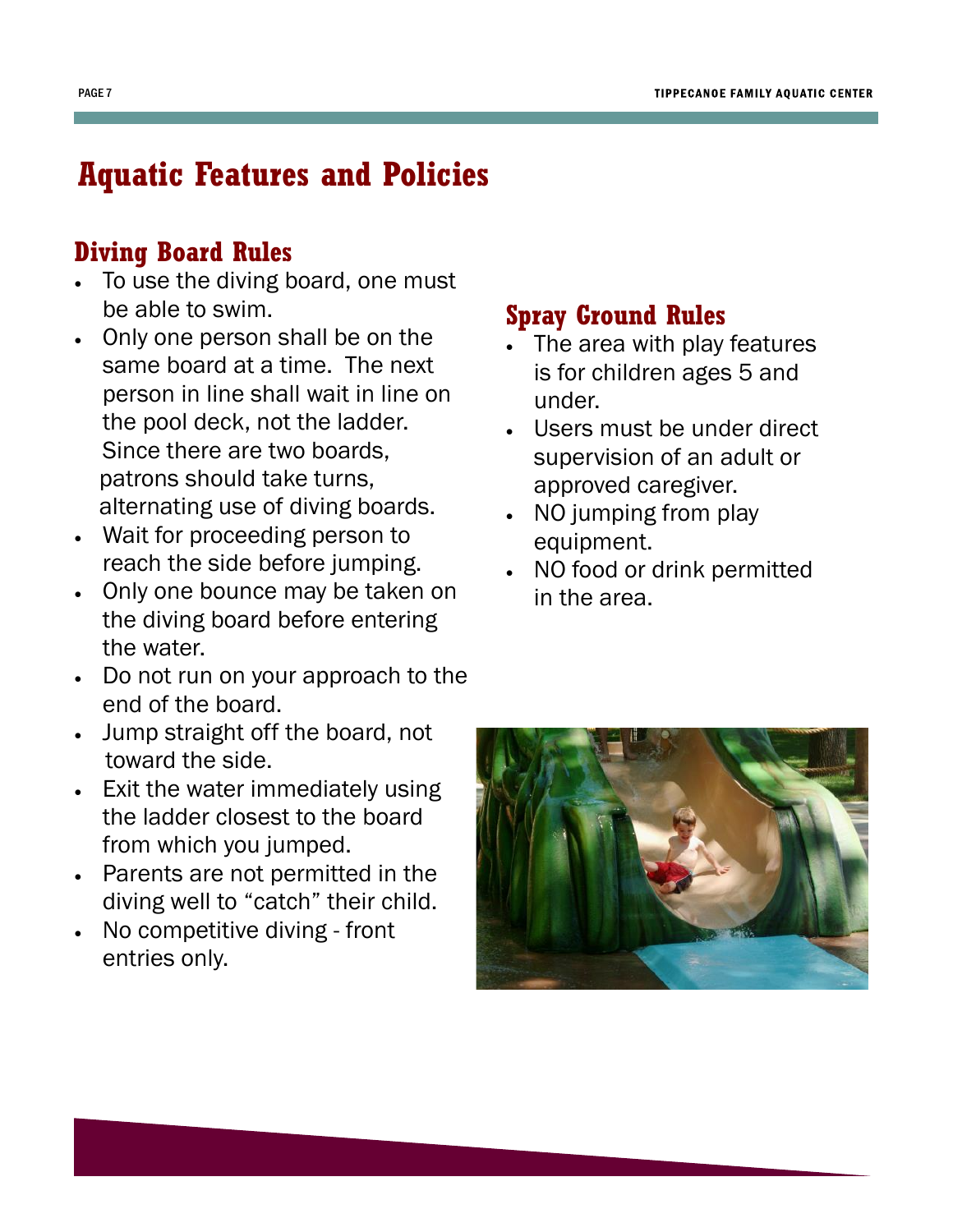## **Aquatic Features and Policies (continued)**

#### **Slide Rules**

- Must be 48" tall and able to swim
- Wait at top of stairs until preceding person swims to the ladder and wait until guard indicates it is safe to begin before starting down the slide.
- Only one rider at a time. No doubles, trains or chains.
- Ride the slide from a prone position with your hands behind your head.
- Keep arms and legs inside flume.
- Do not stop on slide.
- Exit immediately to ladder closest to the slide used.
- The use of tubes, lifejackets, flotation devices, goggles, masks, sun glasses, fins, suits with zippers etc. are not permitted on slide.
- Pregnant women and people with a heart or back condition or existing injuries should not ride the slides.
- Failure to follow slide rules can result in serious injury to yourself and others as well as loss of your privilege to use the slide.

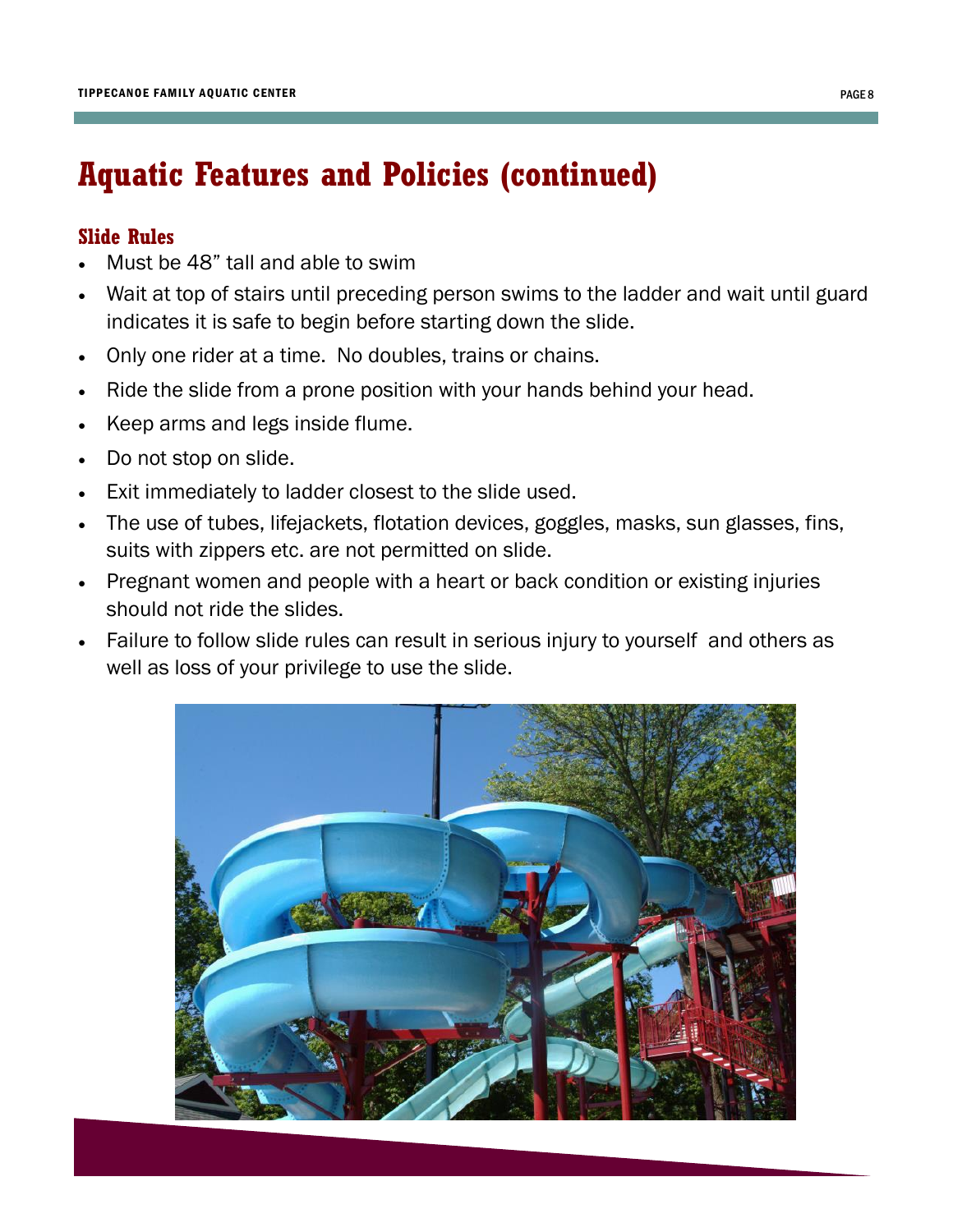# **Pool Closing Policy**

The City, at its sole discretion, reserves the right to close the Tippecanoe Family Aquatic Center with no refunds due to the patron for the following reasons:

- Inclement weather
- $\bullet$  Air temperature below 72 $\degree$  at the time of opening
- Low attendance less than 25 patrons during any one hour period
	- Patrons will be provided a 1 hour notice that the facility will be closing
- Water contamination (i.e. fecal accident, etc.)
- Maintenance

## **Reopening Policy**

If the Tippecanoe Family Aquatic Center is closed due to inclement weather early in the day, the Aquatic Center will stay closed until 2:00 p.m. At that time, a decision will be made whether to reopen the facility or stay closed for the remainder of the day.

### **LIGHTNING POLICY**

When thunder and/or lightning are first noticed, the pool will be evacuated until thirty minutes after the last thunder is heard. If thunder or lightning occurs again within the thirty minute period, another thirty minute time limit goes into effect.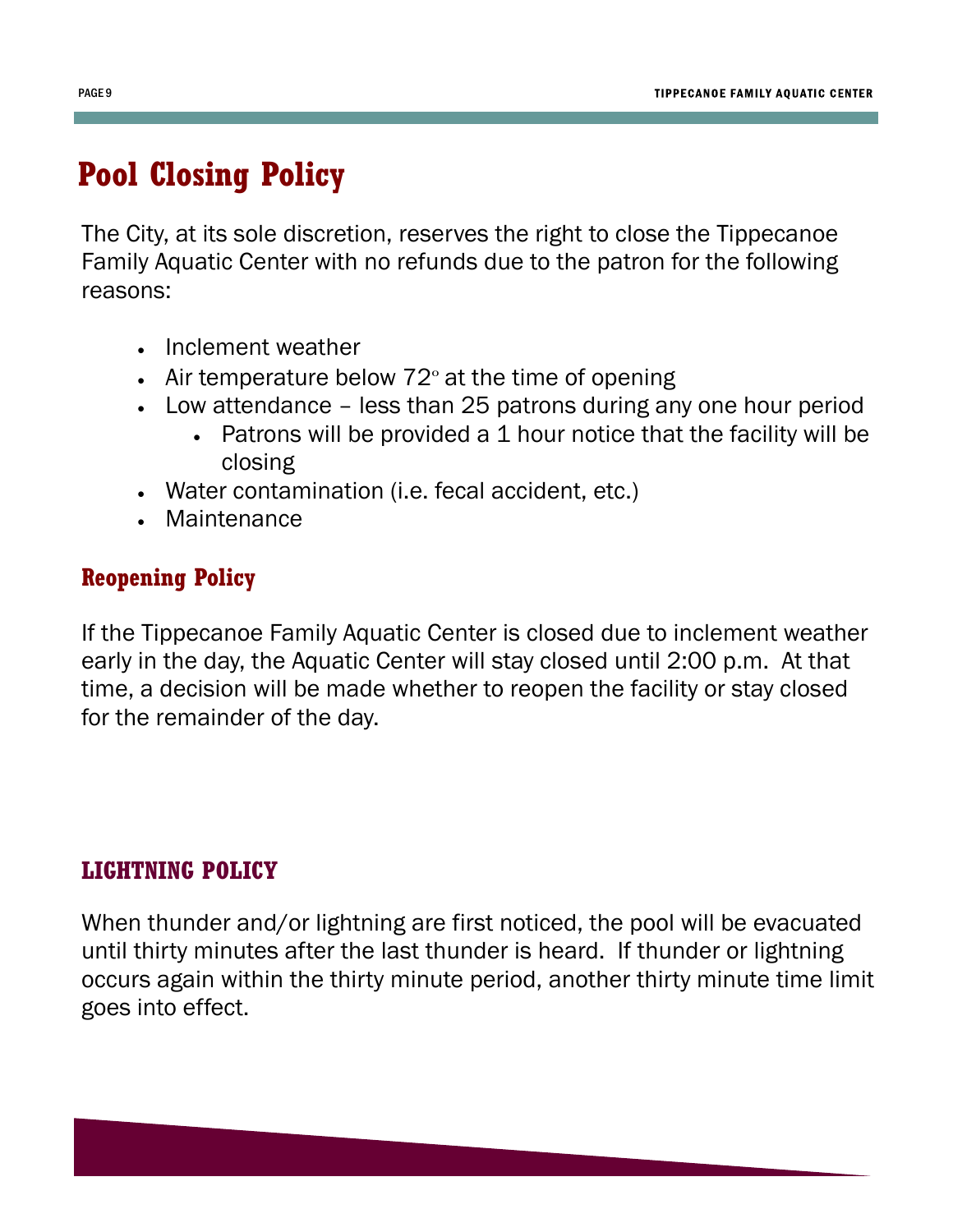## **Swim Team**



#### SWIM TEAM 2022 SEASON

Tippecanoe Family Aquatic Center Swim Team Season Passes are \$30.00 and can be purchased online. Swim team passes are for entrance to swim team meets & practices only.

The Tipp Monroe Swim Team (TMST) is a fun, yet competitive summer swim program for children of all ages. Swimmers in TMST compete against swimmers from Troy, Bellefontaine, Botkins, Minster and Versailles.

Registration for the 2022 summer season opens on April 1 and will close on May 27. Practice begins on Tuesday, May 31, and is held every evening (Monday – Thursday) until July 14. Swimmers have the opportunity to compete in 5 meets and 1 championship meet at the end of the season.

Registration fees are as follows:  $1^{st}$  swimmer = \$75 2nd swimmer = +\$50 3rd swimmer = + \$30

A Swim Team Pool Pass is also required and can be purchased online at anytime or at the Tipp City Government Center until May 20 or at the pool starting May 23. For more information, including links to registration, practice times and more, follow TMST on Facebook [@TippMonroeSwimTeam](https://www.facebook.com/TippMonroeSwimTeam) or contact the Board at [tippmonroeswimteam@gmail.com](mailto:tippmonroeswimteam@gmail.com)

Thursday, June 9 vs Troy (6:30pm) 10 & Under: 7-8 p.m. Tuesday, June 14 @ Versailles (6:30pm) 11 & Over: 8-9 p.m. Thursday, June 23 @ Minster (6:30pm) Thursday, June 30 vs Botkins (6:30pm) Saturday, July 9 @ Bellefontaine (8:30 am)

# MEETS **PRACTICE (Monday—Thursday)**



## **Adult Swim**

The Tippecanoe Family Aquatic Center will offer multiple adult swim times daily. During adult swims, all pools will be cleared for ten minutes. Only adults 18 and older are permitted in the pool. Children under 5 years old must be with an adult during adult swim times and must be within an arms length of the adult who must be in the water with them at all times. The child must be under the direct supervision of the adult. A maximum of 2 children per adult. Lap lanes may be open for adults at management's discretion.